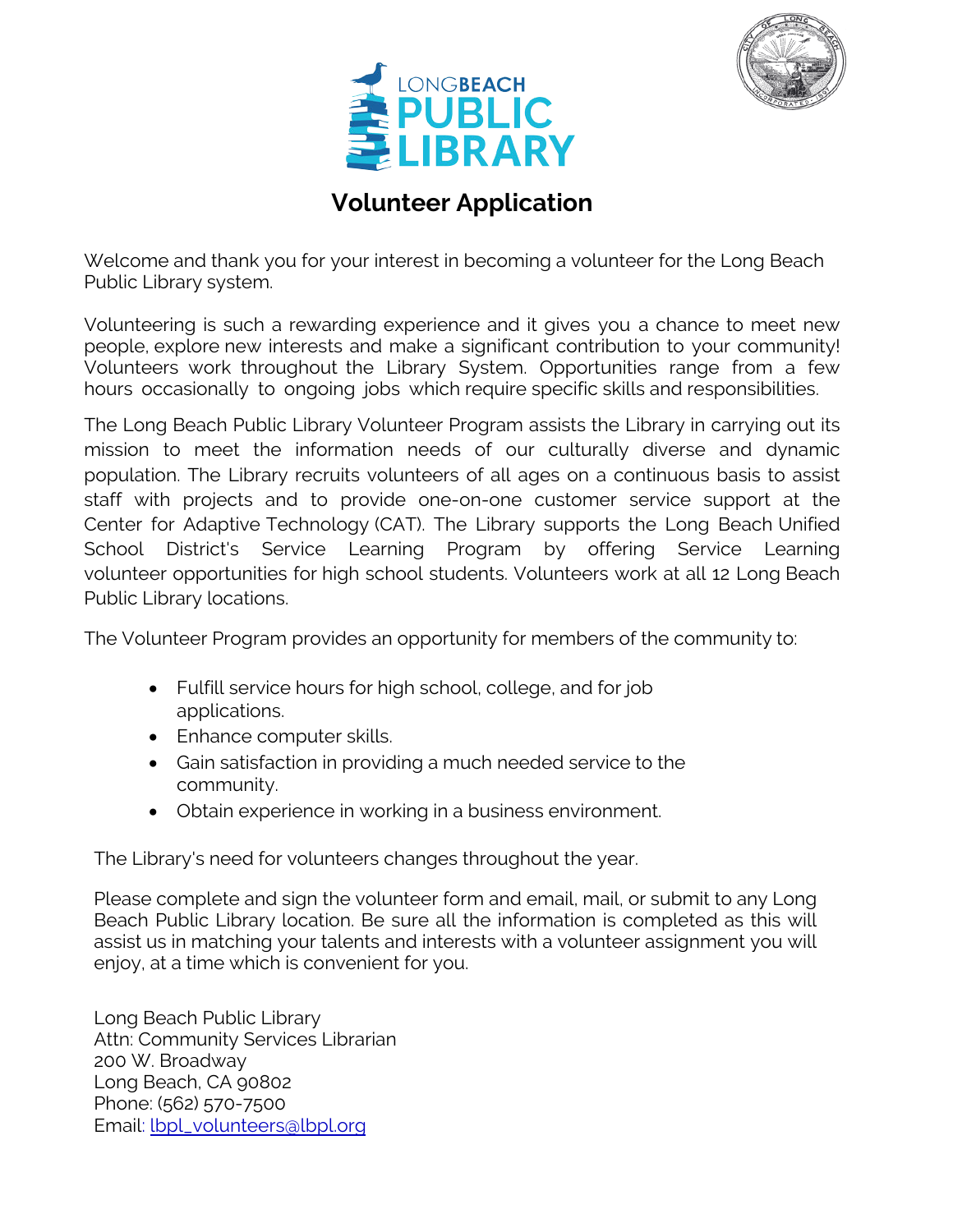#### **LONG BEACH PUBLIC LIBRARY**

*(Please print or 'type)* 

|                           | Phone: () Work: () Birth Date: / / /                                                                                                                                                  |                                                                                                                |                           |  |
|---------------------------|---------------------------------------------------------------------------------------------------------------------------------------------------------------------------------------|----------------------------------------------------------------------------------------------------------------|---------------------------|--|
|                           |                                                                                                                                                                                       |                                                                                                                |                           |  |
|                           |                                                                                                                                                                                       |                                                                                                                |                           |  |
|                           | Have you ever been convicted of a felony?<br><u> </u> YES<br><br><br><u> </u>                                                                                                         |                                                                                                                |                           |  |
|                           | Do you require any special accommodations? $\Box$ YES $\Box$ NO If yes, please explain:                                                                                               |                                                                                                                |                           |  |
|                           | Who to contact in case of an emergency?                                                                                                                                               |                                                                                                                |                           |  |
|                           |                                                                                                                                                                                       |                                                                                                                |                           |  |
|                           |                                                                                                                                                                                       |                                                                                                                |                           |  |
|                           | Please check Long Beach Public libraries of interest:                                                                                                                                 |                                                                                                                |                           |  |
| ப<br>□<br>П               | Main Library<br>Alamitos<br>Ruth Bach<br>Bay Shore<br><b>Bret Harte</b><br><b>Brewitt</b><br>$\Box$<br>Please list skills or talents which you would be willing to share with others: | <b>Burnett</b><br>□<br>Dana<br>□<br>El Dorado<br>п<br>Los Altos<br>п<br>Mark Twain<br>□<br>Michelle Obama<br>□ |                           |  |
| Applicant's<br>Signature: | <u>______________________________</u> Signature (if under 18): ________________________                                                                                               | Parent's or Guardian's                                                                                         |                           |  |
|                           |                                                                                                                                                                                       | **For office use only**                                                                                        |                           |  |
|                           | Has the Applicant above been fingerprinted? $\Box$ YES $\Box$ NO                                                                                                                      |                                                                                                                | If yes, fingerprint date: |  |
| Staff Signature:          | Site:                                                                                                                                                                                 |                                                                                                                | Date Received: / /        |  |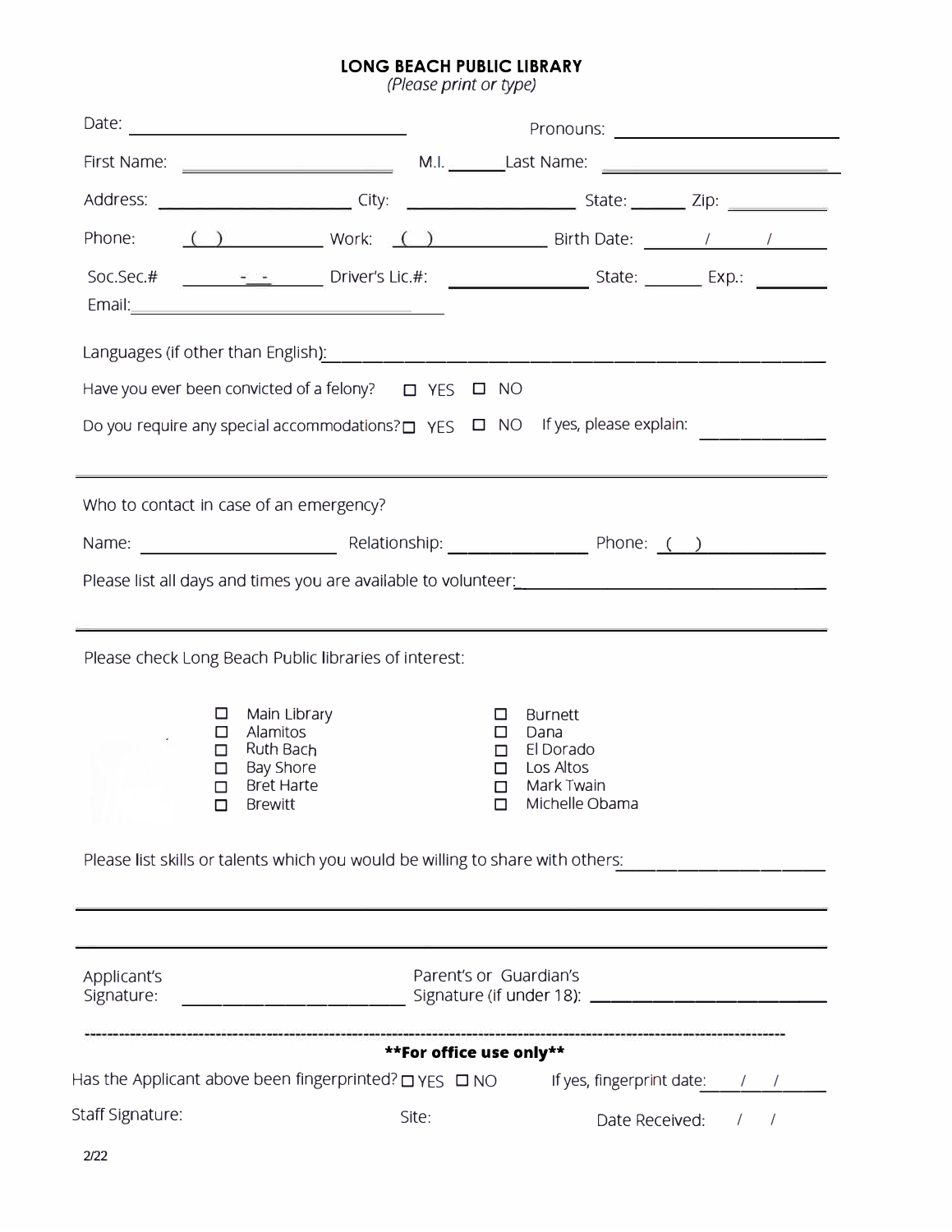## **Long Beach Public Library Standards for Volunteering**

#### **Mission Statement:**

The Long Beach Public Library is committed to meeting the information needs of our culturally diverse and dynamic population.

- We provide quality library service through a staff that is responsive, expert, and takes pride in service.
- We offer a wide selection of resources and materials representing all points of view.
- We support lifelong learning, intellectual curiosity, and free and equal access to information.

#### **The Library expects to:**

- Provide a safe working environment.
- Provide supervision and training necessary for assigned tasks.
- Treat volunteers as valuable contributors to the success of the library.
- Provide 15 minute breaks for every four hours of work.

#### **Volunteers are expected to:**

- Keep as their number one priority, to provide outstanding, helpful and friendly service.
- Arrive to work on time and ready to work.
- Give ample notice and call immediately if unable to work at their assigned time.
- Dress appropriately. Denim is allowed if clean, free of rips, and is not too baggy or too tight.
- Report to their supervisor or librarian in-charge upon arrival for work.
- Keep track of their hours by signing in and out each day.
- Wear their volunteer badge at all times. No exceptions.
- Be courteous to patrons and staff at all times.
- Immediately notify their supervisor or librarian in-charge of any problem situations or customer complaints.
- Use the telephones only for business calls.
- Use personal cell phones only for emergencies.
- Use the library's public computers only for assisting patrons.

The Library reserves the right to dismiss any volunteer for poor performance, excessive absenteeism or misconduct. Thank you for your interest in volunteering.

Volunteer Name *(Please print)* Volunteer Signature

Parent's Name *(Please print)*<br> *(For volunteers under 18 years of age) Parent's Signature* 

**Supervisor's Name (Please print) Supervisor's Signature** 

*(For volunteers under 18 years of age) (For volunteers under 18 years of age)* 

2/22